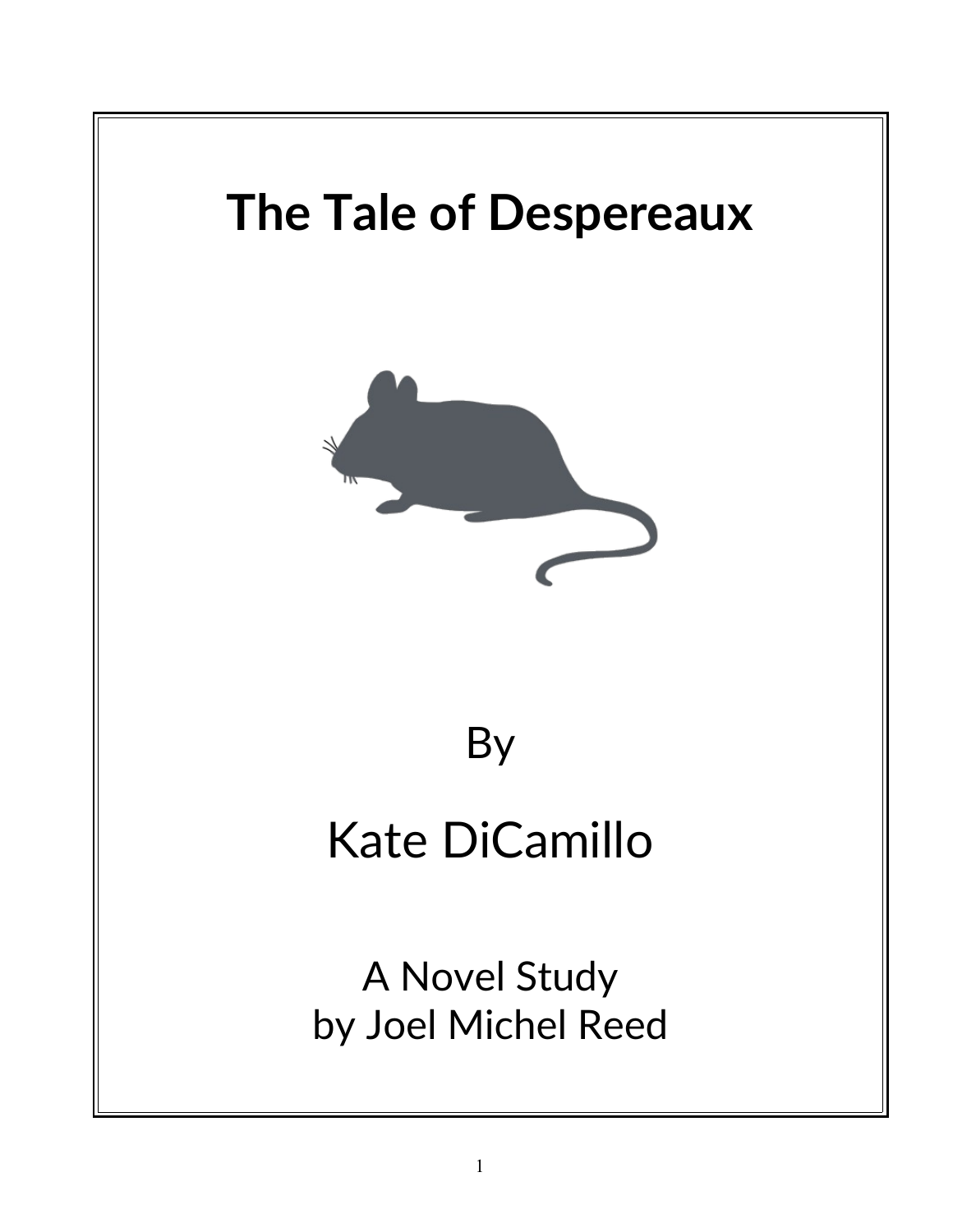*By Kate DiCamillo*



### **Table of Contents**

| <b>Suggestions and Expectations</b> | 3  |
|-------------------------------------|----|
|                                     |    |
| List of Skills                      | 4  |
|                                     |    |
| Synopsis / Author Biography         | 5  |
|                                     |    |
| <b>Student Checklist</b>            | 6  |
| Reproducible Student Booklet        |    |
|                                     |    |
| <b>Answer Key</b>                   | 5/ |

**About the author:** Joel Reed has over 70 published novel studies and is the author of four novels. For information on his work and literature, please visit [www.reednovelstudies.com](http://www.reednovelstudies.com/)

> Copyright © 2014 Joel Reed Revisions Completed in 2022 All rights reserved by author. Permission to copy for single classroom use only. Electronic distribution limited to single classroom use only. Not for public display.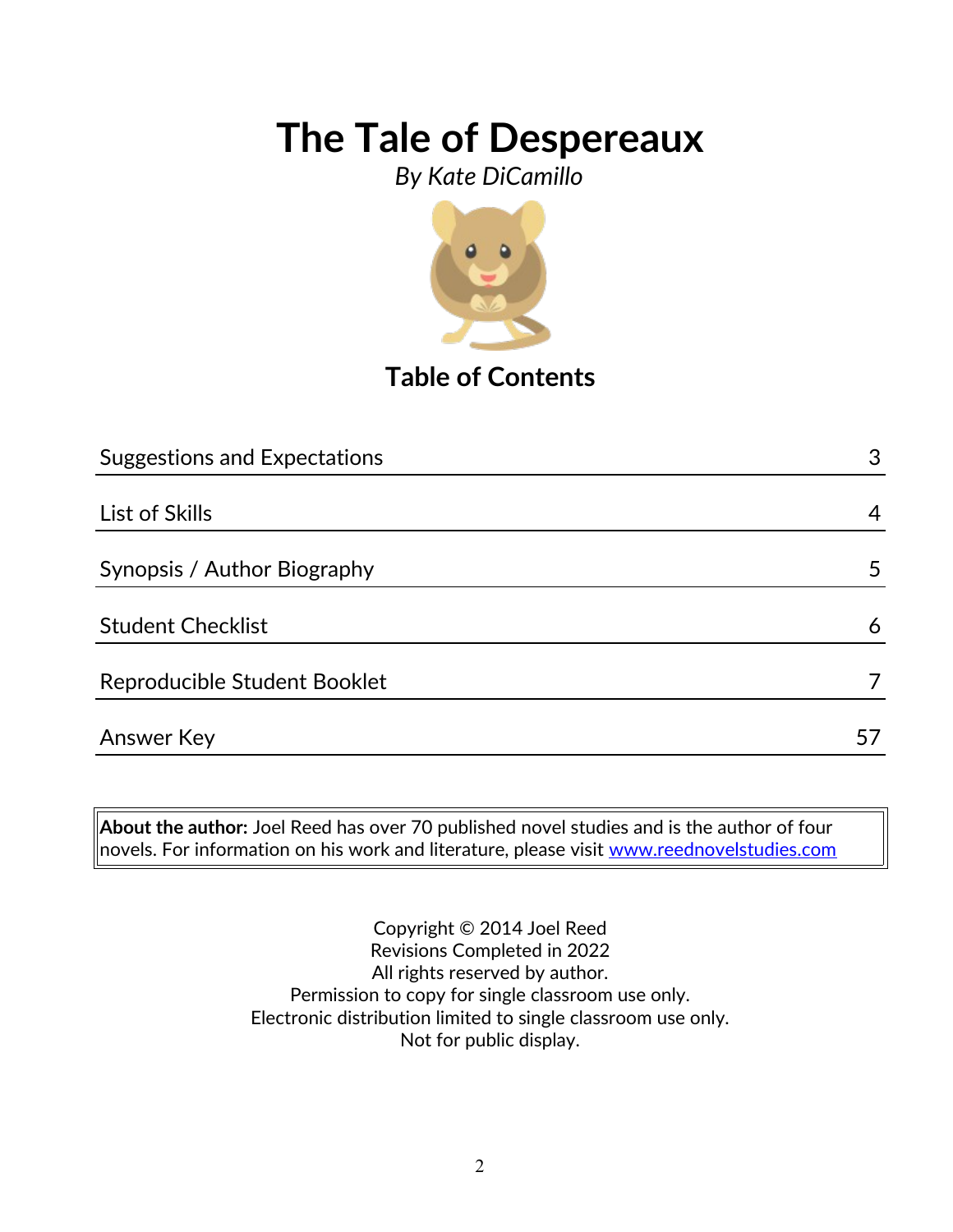*By Kate DiCamillo*



### **Suggestions and Expectations**

This curriculum unit can be used in a variety of ways. Each chapter of the novel study focuses on several chapters of *The Tale of Despereaux* and is comprised of five of the following activities:

- Before You Read
- Vocabulary Building
- Comprehension Questions
- Language Activities
- **Extension Activities**

#### **Links with the Common Core Standards (U.S.)**

Many of the activities included in this curriculum unit are supported by the Common Core Standards. For instance the *Reading Standards for Literature, Grade 5*, makes reference to

- a) determining the meaning of words and phrases. . . including figurative language;
- b) explaining how a series of chapters fits together to provide the overall structure;
- c) compare and contrast two characters;
- d) determine how characters … respond to challenges;
- e) drawing inferences from the text;
- f) determining a theme of a story . . . **and many others.**

A principal expectation of the unit is that students will develop their skills in reading, writing, listening and oral communication, as well as in reasoning and critical thinking. Students will also be expected to provide clear answers to questions and well-constructed explanations. It is critical as well that students be able to relate events and the feelings of characters to their own lives and experiences and describe their own interpretation of a particular passage.

A strength of the unit is that students can work on the activities at their own pace. Every activity need not be completed by all students. A **portfolio cover** is included (p.7) so that students may organize their work and keep it all in one place. A **Student Checklist** is also included (p.6) so that a record of completed work may be recorded.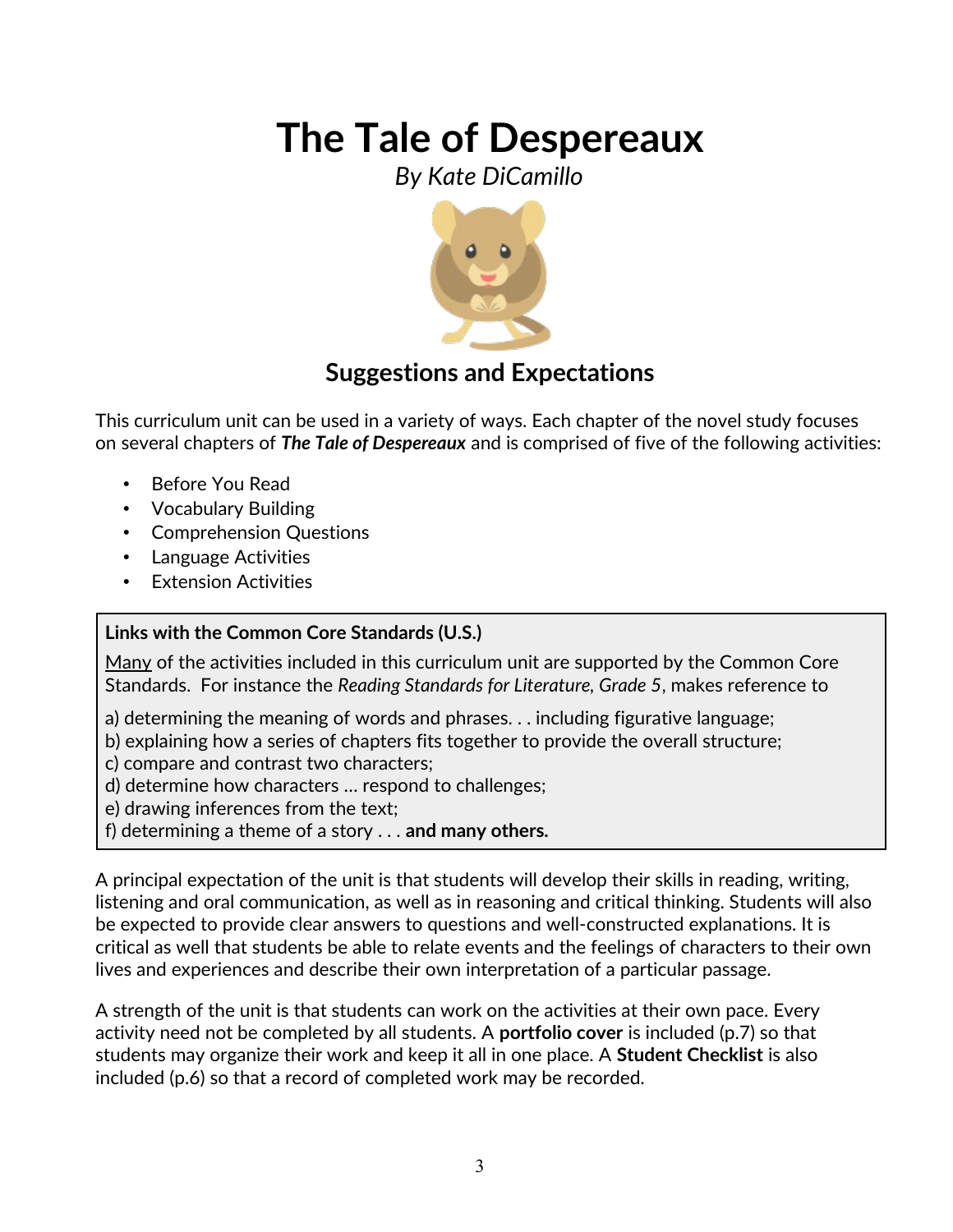*By Kate DiCamillo*

### **List of Skills**

#### **Vocabulary Development**

- 1. Locating descriptive words/phrases 8. Use of singular / plural nouns
- 2. Listing synonyms/homonyms 9. Listing compound words
- 3. Identifying/creating *alliteration* 10. Identifying parts of speech
- 4. Use of capitals and punctuation 11. Determining alphabetical order
- 
- 6. Identify *foreshadowing*. 13. Identify *anagrams*
- 7. Identify *personification*

#### **Setting Activities**

1. Summarize the details of a setting

#### **Plot Activities**

- 1. Complete a *time line* of events 4. Identify *cliffhangers*
- 
- 3. Complete Five W's Chart

#### **Character Activities**

#### **Creative and Critical Thinking**

- 
- 2. Write a newspaper story 6. Write a book review
- 
- 

#### **Art Activities**

- 
- 
- 3. Create an Information Card
- 
- 
- 
- 
- 5. Identifying syllables 12. Identify/create *similes*
	-

- 
- 2. Identify conflict in the story 5. Identify the climax of the novel.
- 1. Determine character traits 2. Relating personal experiences
- 1. Research 5. Write a description of personal feelings
	-
- 3. Participate in a talk show 7. Complete an Observation Sheet
- 4. Conduct an interview 8. Complete a KWS Chart
- 1. A Storyboard **1.** A Storyboard **1.** A Storyboard
- 2. Create a collage 5. Create a comic strip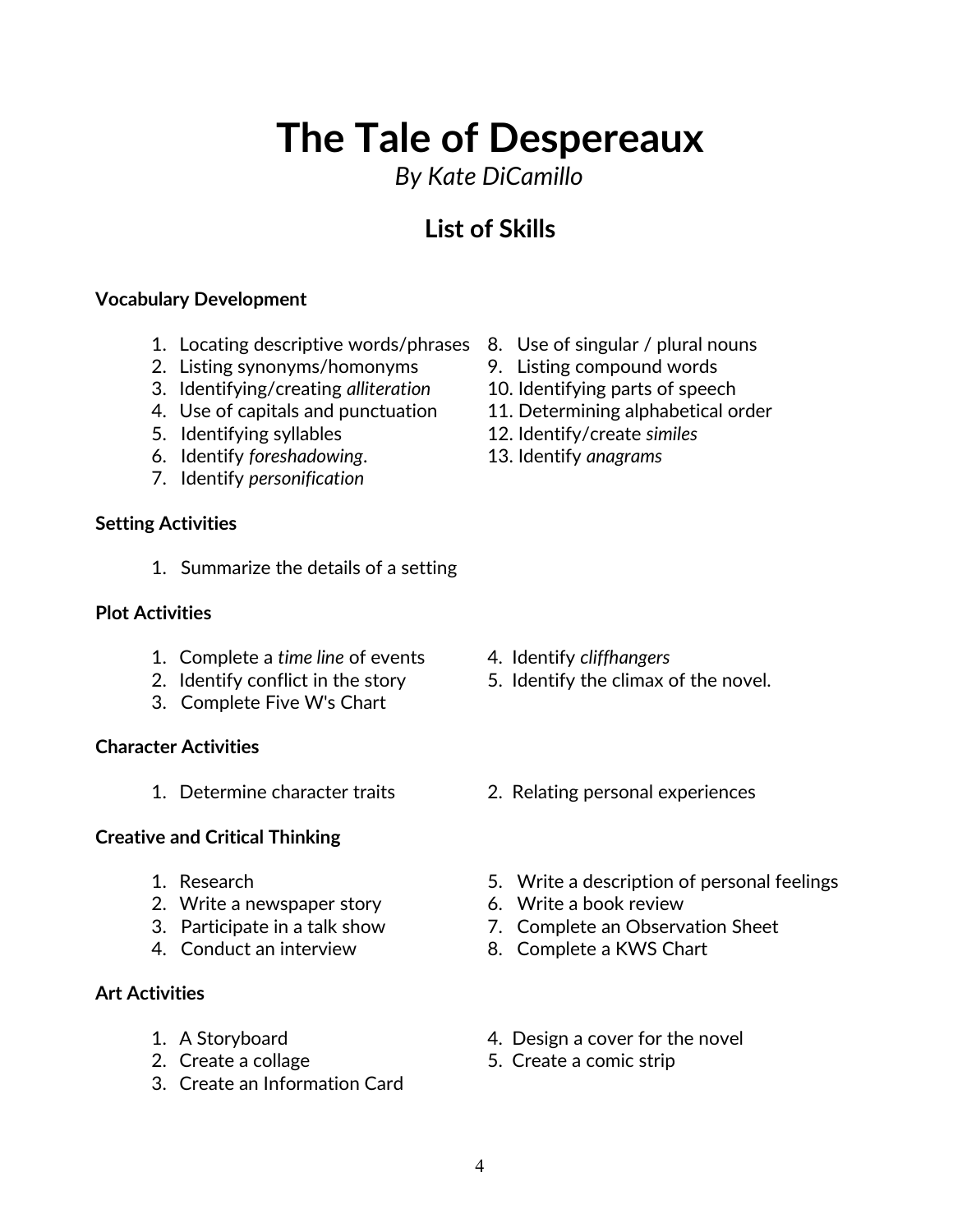*By Kate DiCamillo*

### **Synopsis**

 The novel is divided into four books. Book I covers Despereaux's childhood; Book II focuses on Roscuro, a dungeon rat with a mysterious past. The third book is about Miggery Sow, a servant girl who is sold by her father for a red table cloth, a handful of cigarettes and a hen. The first three books are set years apart, all building up to the fourth book, which concludes the novel. (Courtesy of Wikipedia)

> A complete synopsis can be found on the following website: http://en.wikipedia.org/wiki/The\_Tale\_Of\_Despereaux

#### **Author Biography** *Kate DiCamillo*

**Katrina Elizabeth "Kate" DiCamillo** (born March 25, 1964) Born in Philadelphia, DiCamillo suffered from chronic pneumonia. At age five, she moved to Clermont, Florida for her health (warmer climate) with her mother and her older brother Curt DiCamillo, who would become a noted architectural historian. Her mother was a teacher. Her father remained in Pennsylvania to sell his orthodontic practice and never rejoined the family in Florida.

DiCamillo earned her college degree in English at the University of Florida in 1987 and worked in Florida after graduation. At age 30 she moved to Minneapolis and began working at a book warehouse. That job inspired her to write for children and allowed her to meet a sales representative for Candlewick



Press, resulting in submission of a draft that would become *Because of Winn-Dixie*.

Her 2003 novel *The Tale of Despereaux* was inspired by a friend's son, Luke Bailey, who asked her to write about an unlikely hero with "exceptionally large ears".

*(Courtesy of Wikipedia) - [http://en.wikipedia.org/wiki/Kate\\_DiCamillo\)](http://en.wikipedia.org/wiki/Kate_DiCamillo)*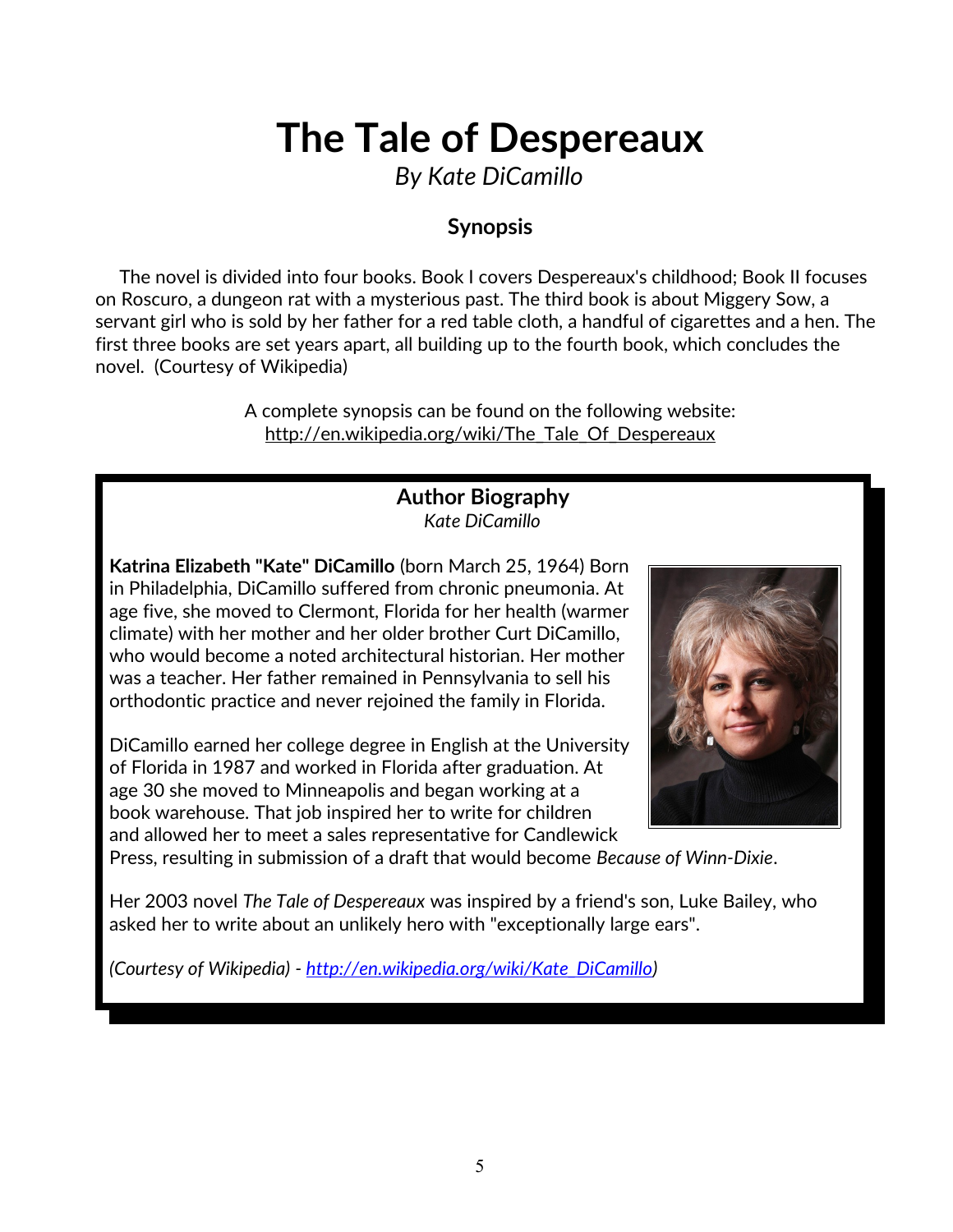*By Kate DiCamillo*



**Student Checklist**

Student Name

| Assignment | Grade / Level | Comments |
|------------|---------------|----------|
|            |               |          |
|            |               |          |
|            |               |          |
|            |               |          |
|            |               |          |
|            |               |          |
|            |               |          |
|            |               |          |
|            |               |          |
|            |               |          |
|            |               |          |
|            |               |          |
|            |               |          |
|            |               |          |
|            |               |          |
|            |               |          |
|            |               |          |
|            |               |          |
|            |               |          |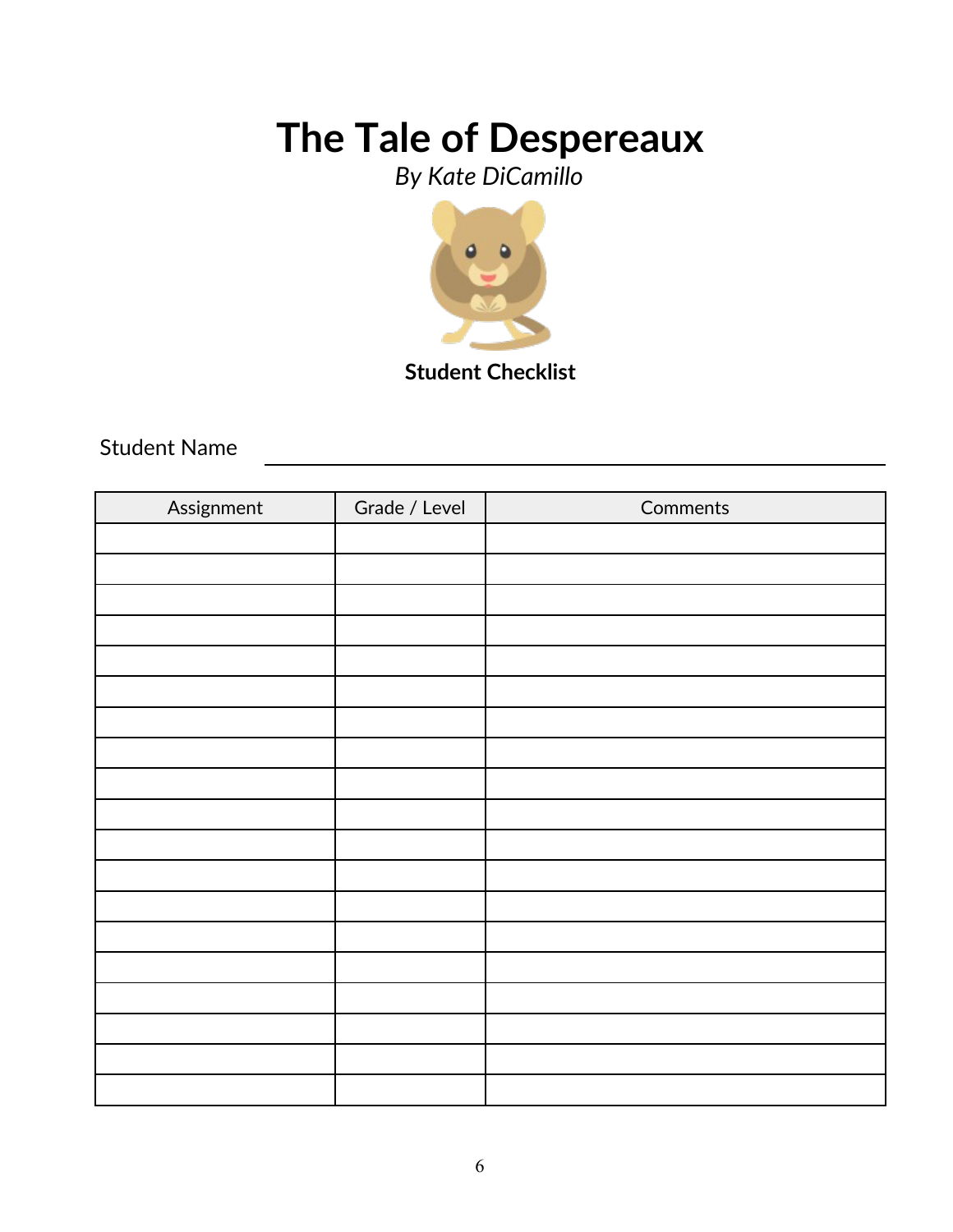

*By Kate DiCamillo*

Name: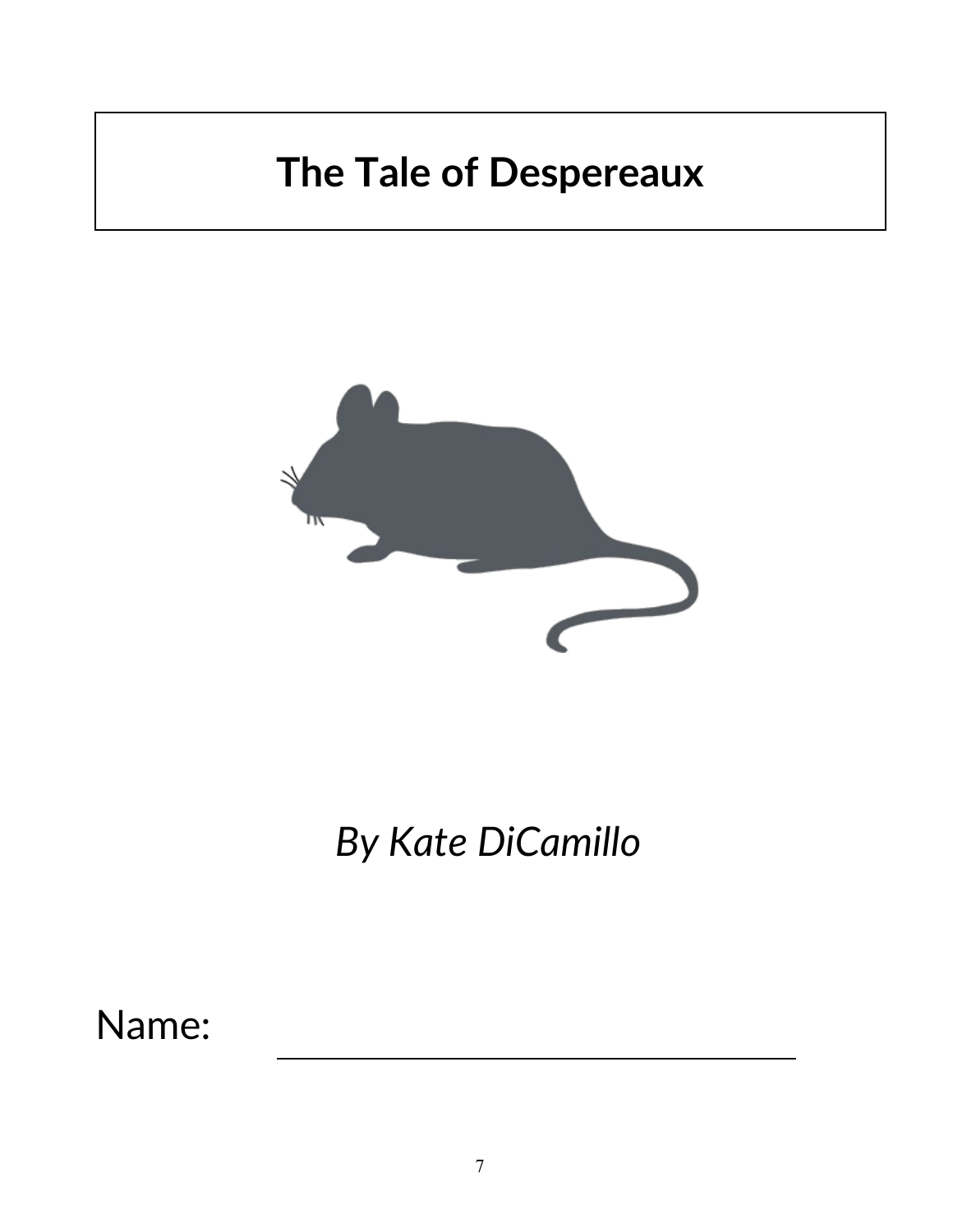*By Kate DiCamillo*



*Book The First Chapters 1-5*



### **Before you read the chapter**:

The **protagonist** in most novels features the main character or "good guy". Think back on some of your favourite characters from past novels you have read or movies you've seen. What do you think makes for an especially interesting **protagonist**?

### **Vocabulary:**

Choose a word from the list to complete each sentence.

| Obscenely | <b>Florence</b> | Handkerchief | <b>Reflecting</b> |
|-----------|-----------------|--------------|-------------------|
| Wonder    | Shoulder        | Crumbs       | <b>Music</b>      |
| Shoulder  | Gertrude        | Remarkable   | <b>Bowstrings</b> |

- 1. It is true. Despereaux's eyes should not have been open. But they were. He was staring at the sun \_\_\_\_\_\_\_\_\_\_\_\_\_\_\_\_\_\_\_\_ off his mothers mirror.
- 2. He's the smallest mouse I've ever seen," said his Aunt \_\_\_\_\_\_\_\_\_\_\_\_\_\_\_\_\_. "Its ridiculous."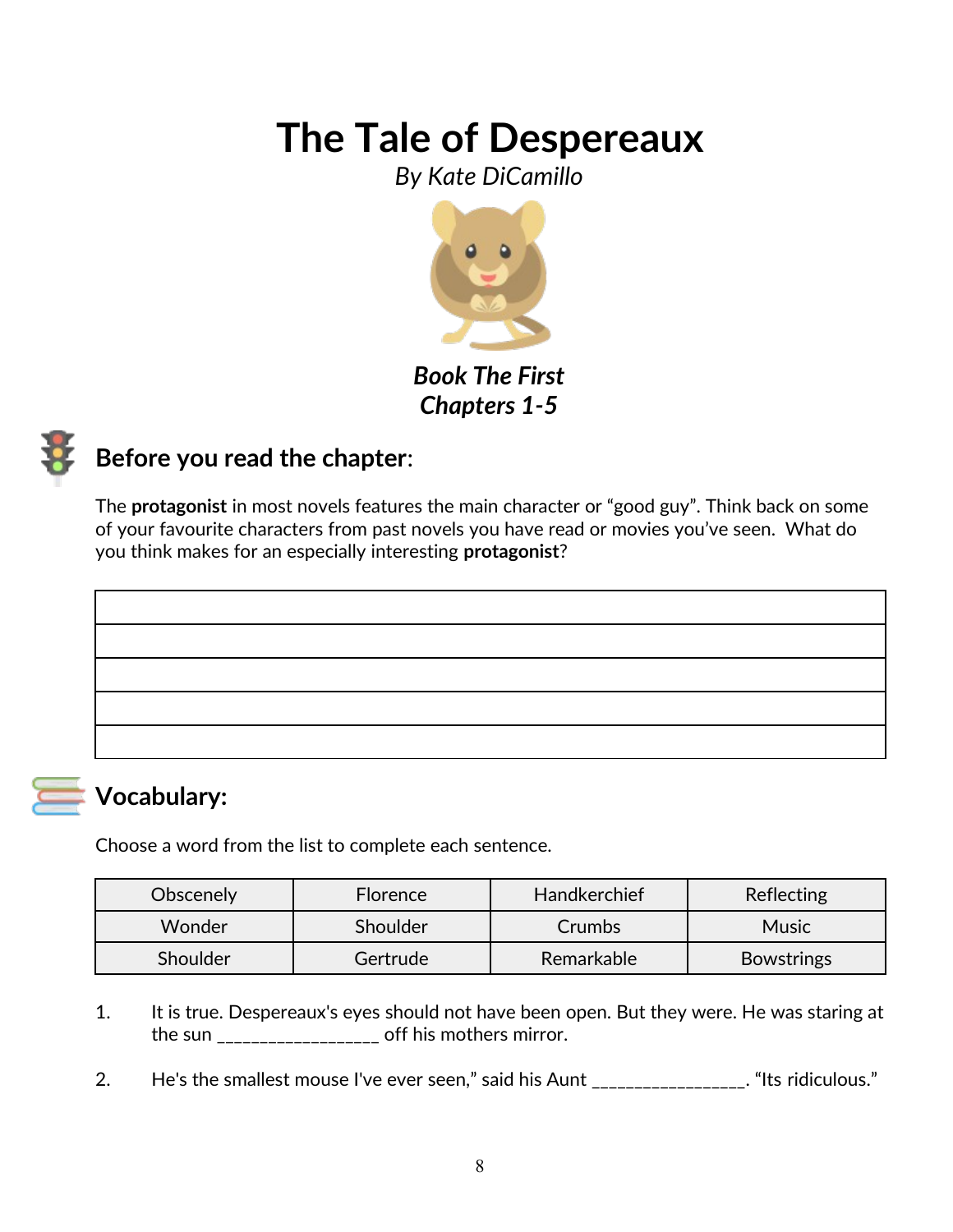- 3. He was ridiculously small. His ears were \_\_\_\_\_\_\_\_\_\_\_\_\_\_\_\_\_\_ large.
- 4. "Son!" barked Despereaux's father. "Snap to it. Get your head out of the clouds and hunt for \_\_\_\_\_\_\_\_\_\_\_\_\_\_\_\_\_\_."
- 5. "Look over your \_\_\_\_\_\_\_\_\_\_\_\_\_\_\_\_\_\_ all the time, first to the right, then to the left."
- 6. Despereaux looked down at the book, and something \_\_\_\_\_\_\_\_\_\_\_\_\_ happened. The marks on the pages, the *squiggles* as Merlot referred to them, arranged themselves into shapes.
- 7. He shivered. He sneezed. He blew his nose into his \_\_\_\_\_\_\_\_\_\_\_\_\_\_\_\_\_\_\_.
- 8. He stuck his left ear out of the hole in the wall so that he could hear the \_\_\_\_\_\_\_\_\_\_\_\_\_\_\_\_\_\_\_\_\_ better, and then he stuck his right ear out so that he could hear better still.
- 9. Despereaux stared up in \_\_\_\_\_\_\_\_\_\_\_\_\_\_\_.
- 10. "Cripes!" said Furlough. He stopped. He stared into the princess's room. His whiskers became as tight as \_\_\_\_\_\_\_\_\_\_\_\_\_\_\_\_\_\_\_.



- 1. Describe the setting as Chapter One begins.
- 2. Why did Despereaux's mother name him 'Despereaux'?

3. Describe Despereaux's appearance.

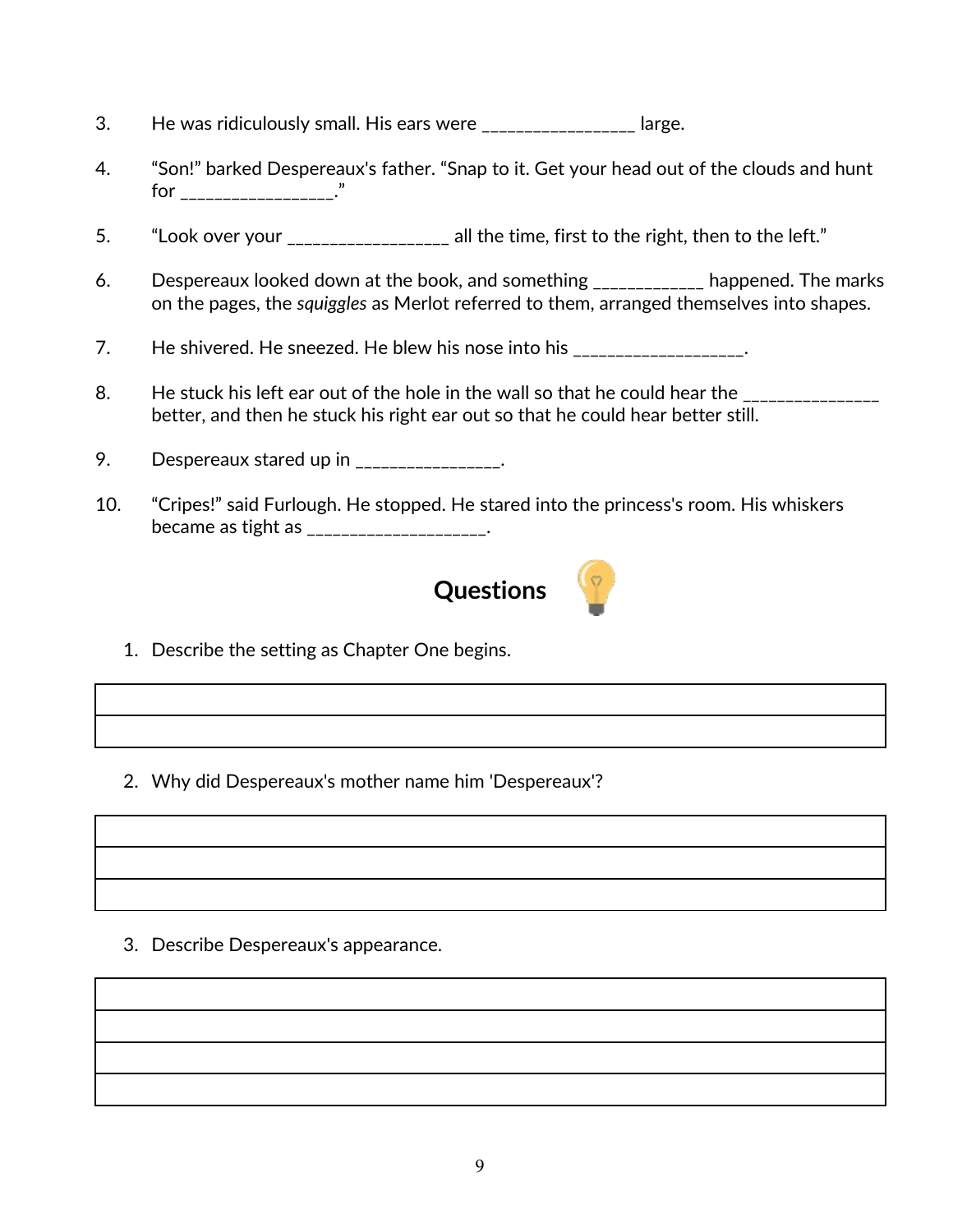4. Why was Despereaux's family so concerned about him?

5. What was the sound that Despereaux described as sounding like honey and heaven?

6. What happened when Despereaux laid eyes on Princess Pea?





**A**. Many authors enjoy using **alliteration –** a literary device where the author **r**epeats the same sound at the beginning of several words. Here's one such example: ". . . **g**rousing, **g**rouching, **g**rumbling about something or other."



Using your imagination, create your own examples of **alliteration** from the following topics. Each example must contain a minimum of three words.

| The bark of a dog.          |  |
|-----------------------------|--|
| Someone strumming a guitar. |  |
| Birds chirping.             |  |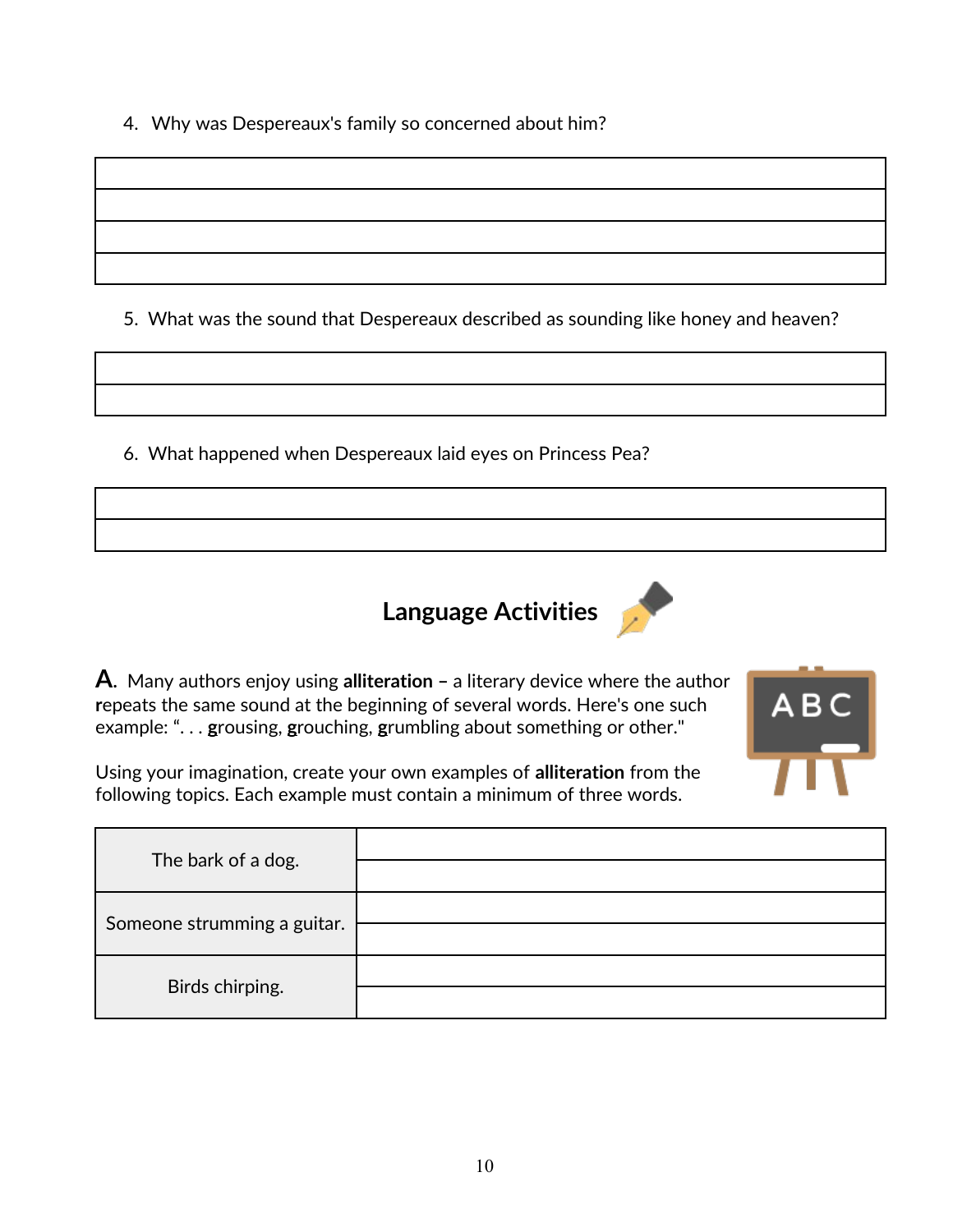**B.** A **simile** is a comparison using the words "like" or "as". An example from Chapter One is ". . . *Those are some big ears he's got, too," observed his uncle Alfred. "They look more like donkey ears, if you ask me.*"





Invent your own **similes** comparing the following items with something from your own imagination:

a) A woman with a large nose.

b) A man hitting a baseball.

### **C. A Mouse Hunt!**

It's likely that Despereaux Tilling is either a common house mouse, a field mouse, or possibly the white-footed mouse. As a matter of fact, there are well over one hundred different species of mice in the world, so Despereaux could be any one of these mice!



Using resources in your school library or on the Internet research as many different species of mice, and paste (or draw) a picture of the mouse that you believe resembles Despereaux Tilling.